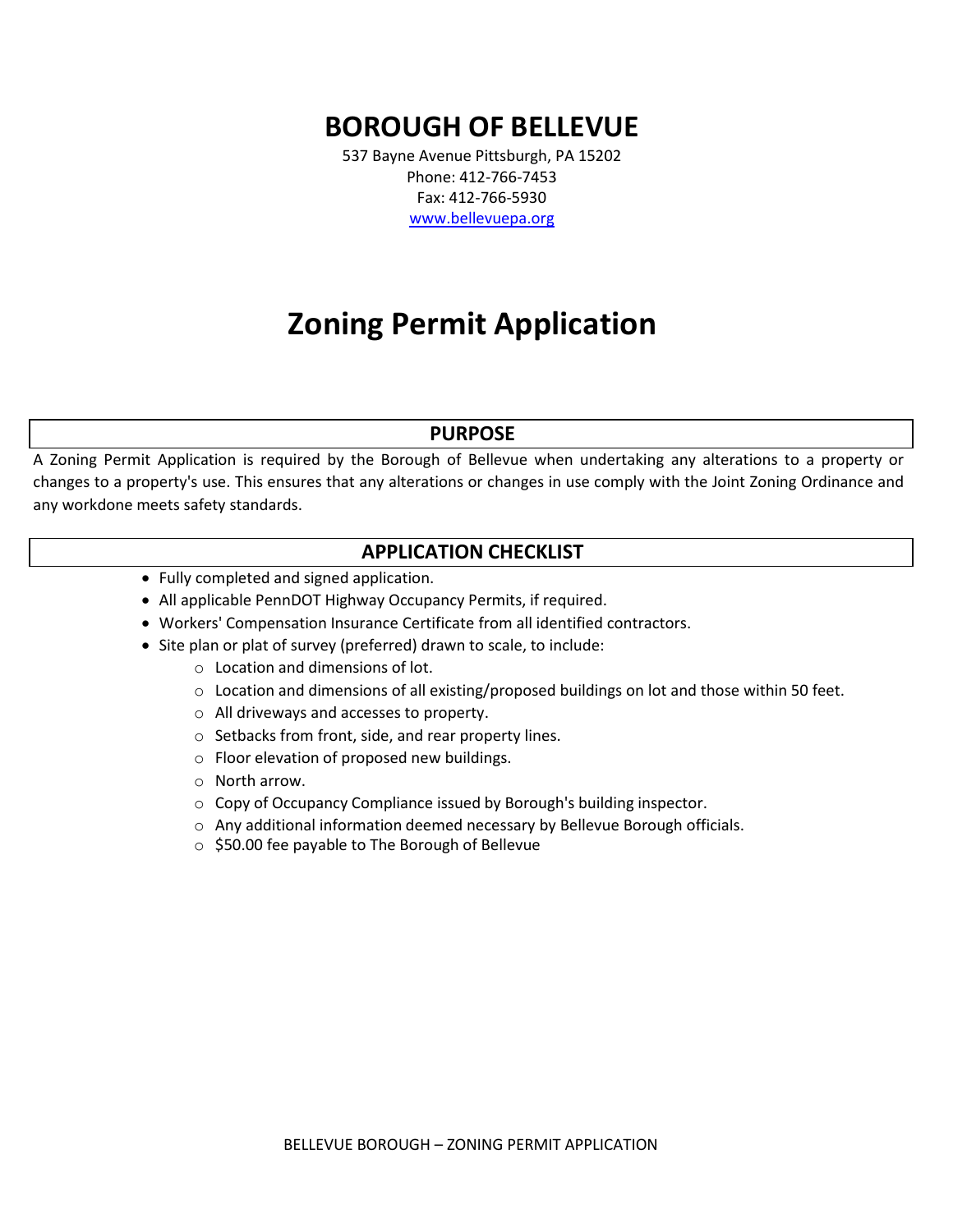# **Zoning Permit Application**

**Incomplete Applications Will Not Be Reviewed**

| DATE:                                                            |                              |        |                                          |                                     |  |  |  |  |
|------------------------------------------------------------------|------------------------------|--------|------------------------------------------|-------------------------------------|--|--|--|--|
| <b>PROPERTY INFORMATION</b>                                      |                              |        |                                          |                                     |  |  |  |  |
| <b>ADDRESS:</b>                                                  |                              |        | LOT/BLOCK#:                              |                                     |  |  |  |  |
| $\square$ NO<br>$\Box$ YES<br>IS THE PROPERTY IN A FLOOD ZONE ?: |                              |        | CONSTRUCTION COST (EST.): \$             |                                     |  |  |  |  |
| ZONING DISTRICT: R-L R-M R-H MU C-NC C-HC COS T                  | <b>FAIR MARKET VALUE: \$</b> |        |                                          |                                     |  |  |  |  |
|                                                                  | <b>APPLICANT INFORMATION</b> |        |                                          |                                     |  |  |  |  |
| <b>APPLICANT NAME:</b>                                           |                              | EMAIL: |                                          |                                     |  |  |  |  |
| PHONE:<br><b>ADDRESS:</b>                                        |                              |        |                                          |                                     |  |  |  |  |
| <b>OWNER OF RECORD</b><br>(check here if same as applicant)      |                              |        |                                          |                                     |  |  |  |  |
| <b>NAME OF OWNER:</b>                                            |                              | EMAIL: |                                          |                                     |  |  |  |  |
| PHONE:<br><b>ADDRESS:</b>                                        |                              |        |                                          |                                     |  |  |  |  |
| <b>PROJECT INFORMATION</b>                                       |                              |        |                                          |                                     |  |  |  |  |
| APPLICATION FOR (Check all that apply):                          | <b>CURRENT BUILDING USE</b>  |        |                                          | <b>SETBACK INFORMATION</b>          |  |  |  |  |
| $\Box$ New Commercial Building                                   |                              |        | Front Lot Line:                          | (f <sub>t</sub> )                   |  |  |  |  |
| $\Box$ New Residential Building                                  |                              |        | Side Lot Line:                           | (f <sup>t</sup> )                   |  |  |  |  |
| $\Box$ Exterior Alteration                                       | PROPOSED USE*                |        | Rear Lot Line:                           | (f <sup>t</sup> )                   |  |  |  |  |
| $\Box$ Interior Alteration                                       | $\square$ Residential        |        |                                          |                                     |  |  |  |  |
| $\Box$ Addition to Building                                      | # of Units                   |        |                                          | <b>STRUCTURE INFORMATION</b>        |  |  |  |  |
| $\square$ Accessory Building                                     | $\Box$ Mercantile            |        | <b>Structure Area:</b>                   | (sq ft)<br>$\overline{\phantom{a}}$ |  |  |  |  |
| $\square$ Fence/Wall                                             | $\Box$ Business              |        | Structure Height:                        | (f <sub>t</sub> )                   |  |  |  |  |
| $\square$ Deck                                                   | $\Box$ Factory or Industrial |        |                                          |                                     |  |  |  |  |
| $\square$ Pool                                                   | $\Box$ Storage               |        |                                          |                                     |  |  |  |  |
| $\square$ Parking/Driveway                                       | $\Box$ Institutional         |        | Will this project require Conditional or |                                     |  |  |  |  |
| $\square$ Change of Use                                          | $\Box$ Educational           |        |                                          | Special Exception Use review?       |  |  |  |  |
| $\square$ Sidewalk Replacement                                   | $\square$ Assembly           |        |                                          |                                     |  |  |  |  |
|                                                                  | $\Box$ Utility and Misc.     |        | $\square$ YES                            | $\square$ NO                        |  |  |  |  |
|                                                                  | $\Box$ Other:                |        |                                          |                                     |  |  |  |  |
|                                                                  |                              |        |                                          |                                     |  |  |  |  |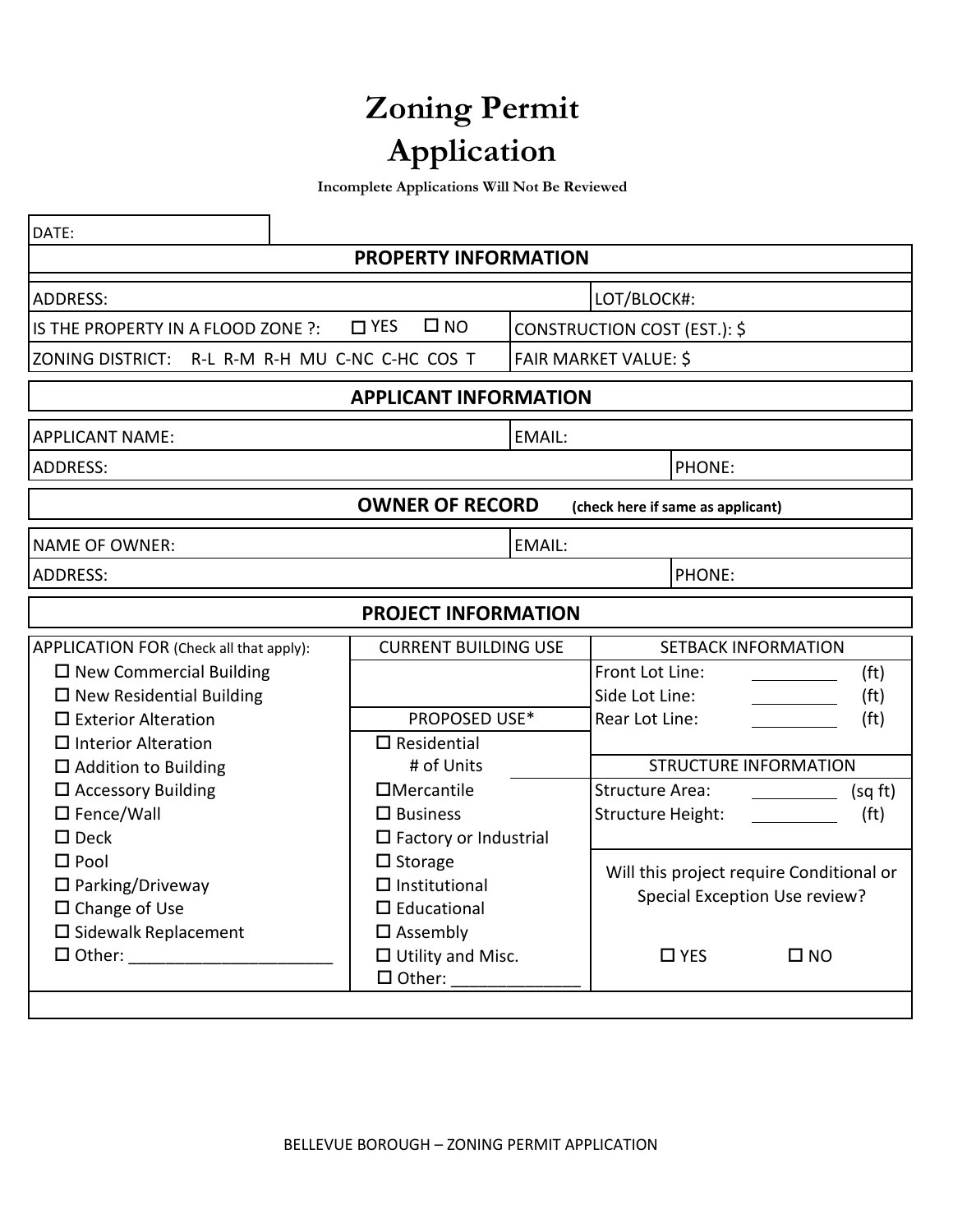| <b>PROJECT DESCRIPTION</b>                                                                                                                                                                                                                                                                                                                                                                                 |                                                                                               |                     |            |               |  |  |
|------------------------------------------------------------------------------------------------------------------------------------------------------------------------------------------------------------------------------------------------------------------------------------------------------------------------------------------------------------------------------------------------------------|-----------------------------------------------------------------------------------------------|---------------------|------------|---------------|--|--|
| Please provide a complete and accurate description of the proposed project.                                                                                                                                                                                                                                                                                                                                |                                                                                               |                     |            |               |  |  |
| WORK WILL BE PERFORMED BY:                                                                                                                                                                                                                                                                                                                                                                                 | $\square$ CONTRACTOR                                                                          | $\square$ HOMEOWNER |            |               |  |  |
| <b>CONTRACTOR / PROFESSIONAL SERVICES</b>                                                                                                                                                                                                                                                                                                                                                                  |                                                                                               |                     |            |               |  |  |
| NAME/COMPANY:                                                                                                                                                                                                                                                                                                                                                                                              |                                                                                               |                     |            |               |  |  |
| <b>ADDRESS:</b>                                                                                                                                                                                                                                                                                                                                                                                            |                                                                                               |                     | PHONE:     |               |  |  |
| <b>EMAIL:</b>                                                                                                                                                                                                                                                                                                                                                                                              |                                                                                               |                     | $HIC$ #:   |               |  |  |
| Contractor, in compliance of Act 44 (Workers' Compensation) of 1993, hereby submits: (please check one)<br>$\Box$ Certificate of Insurance<br>$\Box$ Affidavit of Exemption<br>$\Box$ Contractor/Applicant is a corporation or partnership and the only employees working on the job have and are<br>qualified as "Executive Employees" under Section 104 of the Workers Compensation Act. Please explain: | $\square$ Certificate of Self-Insurance<br>$\Box$ Contractor/Applicant is Sole Proprietorship |                     |            |               |  |  |
| <b>ARCHITECT / ENGINEER</b>                                                                                                                                                                                                                                                                                                                                                                                |                                                                                               |                     |            |               |  |  |
| NAME/COMPANY:                                                                                                                                                                                                                                                                                                                                                                                              |                                                                                               |                     | N/A        | SAME AS ABOVE |  |  |
| ADDRESS:                                                                                                                                                                                                                                                                                                                                                                                                   |                                                                                               |                     | PHONE:     |               |  |  |
| EMAIL:                                                                                                                                                                                                                                                                                                                                                                                                     |                                                                                               |                     | LICENSE #: |               |  |  |
| <b>FLOOD ZONE REQUIREMENTS</b>                                                                                                                                                                                                                                                                                                                                                                             |                                                                                               |                     |            |               |  |  |
| Properties located in the flood zone may require additional information as part of the application process and may be<br>subject to additional fees and review procedures.                                                                                                                                                                                                                                 |                                                                                               |                     |            |               |  |  |

#### **STORMWATER REQUIREMENTS**

*Qualifying projects may require additional information as part of the application process and may be subject to additional fees and review procedures.*